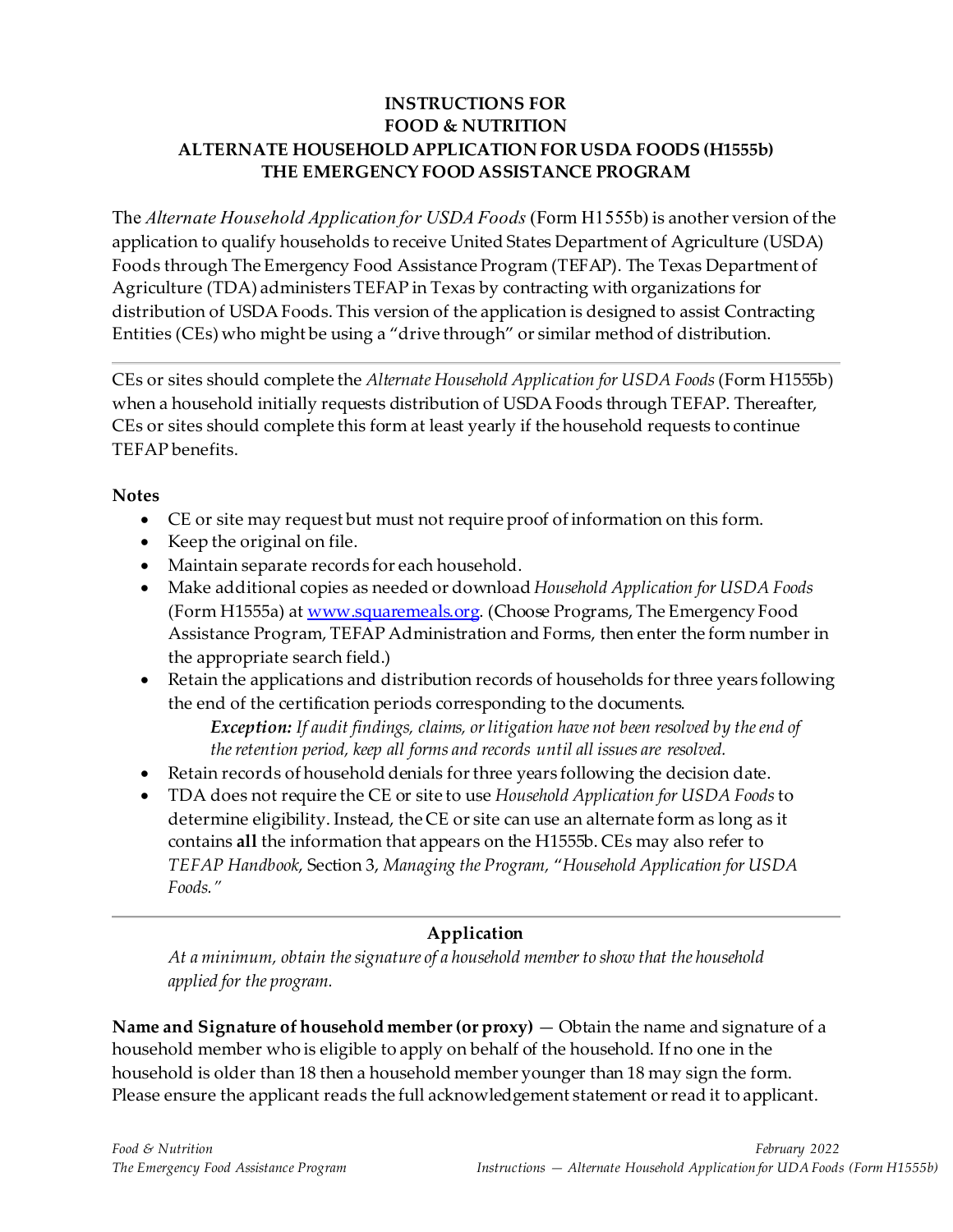**Number of household members** — Enter the number of household members for whom USDA Foods are requested.

**Address** — Enter the household's address. CEs or sites may request but must not require proof of address.

## **Certification Columns: Categorical Eligibility**

Mark the categorical column if the household currently receives one or more of the specific types of assistance listed. If the household does not receive any of the assistance types listed, leave the column blank. CEs or sites may request but must not require proof of other assistance.

### **Income Eligibility**

**Total gross income** — This information is optional if the household is categorically eligible. Request the applicant's total gross income of all household members. CEs or sites may request but must not require proof of income. Mark the income column if the applicant's income is at or below the eligibility limit as listed on the guideline chart.

*Note: Farmers and self-employed persons may report net income (the amount after business expenses). This net income will be added to the gross income, if applicable, of other household members, to arrive at the total gross income for the household.*

### **Household Crisis Eligibility**

*Mark only if the household is ineligible based on category or income eligibility.*

| Characteristics of a Household Crisis | <b>Examples of Unexpected Costs of a</b><br>Household Crisis (The CE or site may define |
|---------------------------------------|-----------------------------------------------------------------------------------------|
|                                       | and document other circumstances.)                                                      |
| 1. Unexpected                         | 1. Necessary medical treatment of a                                                     |
|                                       | household member                                                                        |
| 2. Temporary                          | 2. Burial expenses of a household member                                                |
|                                       | 3. Uncontrolled loss of employment                                                      |
| 3. Beyond the household's control     | 4. The repair or replacement, because of a                                              |
|                                       | household disaster <sup>1</sup> , of the household's                                    |
|                                       | home, home contents, or vehicle                                                         |

Households qualify based on unexpected and unavoidable expenses of a household crisis.

<span id="page-1-0"></span><sup>1</sup> *Household disasters may include fire, flood, hurricane, tornado, care repairs, and other circumstances or incidents as defined and documented by the CE or site.*